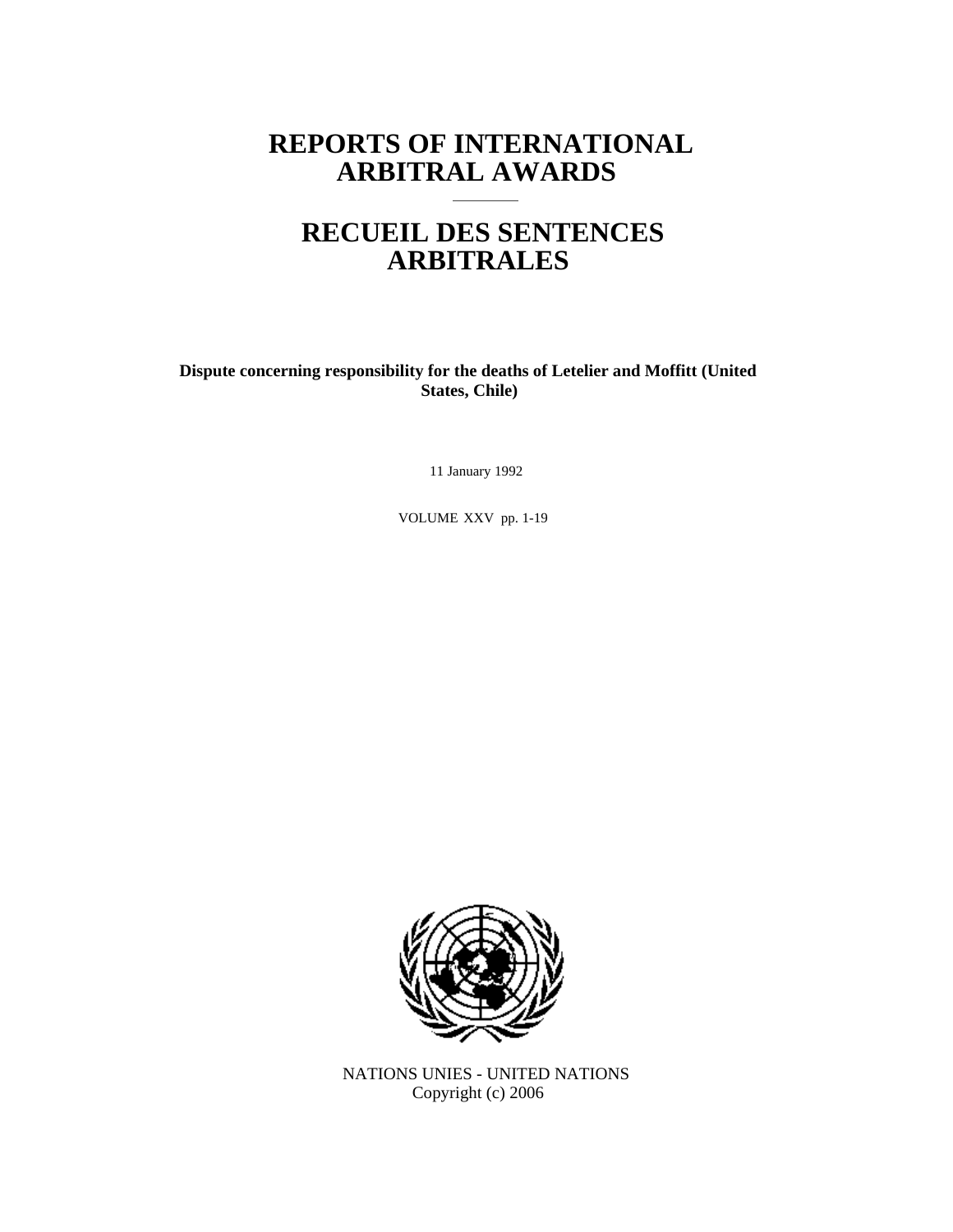**PART I** 

 $\overline{\phantom{a}}$  , where  $\overline{\phantom{a}}$ 

**Dispute concerning responsibility for the deaths of Letelier and Moffitt** 

**Decision of 11 January 1992** 

\_\_\_\_\_\_\_\_\_\_\_\_\_\_\_

**Différend concernant la responsabilité des décès de Letelier et de Moffitt** 

**Décision du 11 janvier 1992**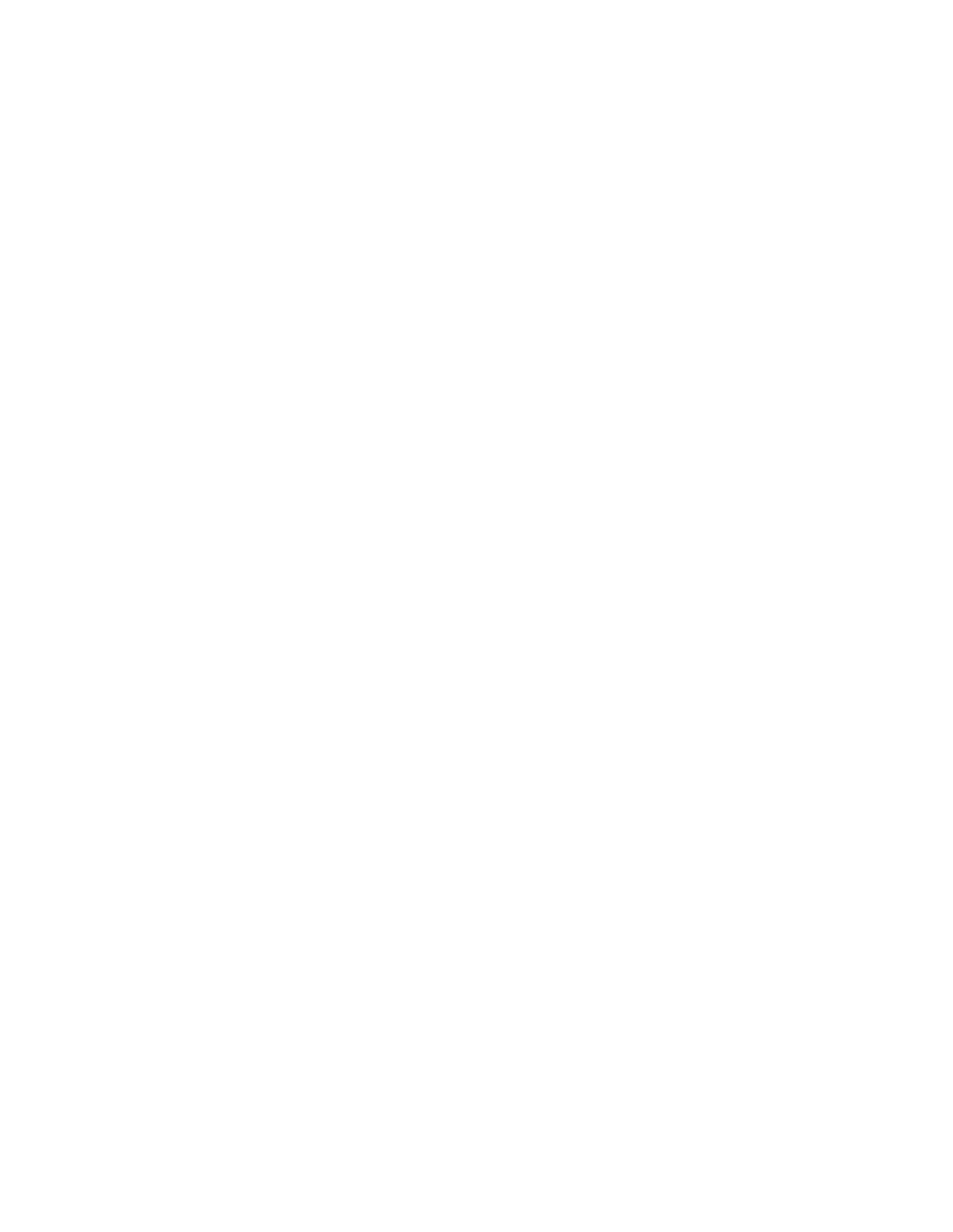## DISPUTE CONCERNING RESPONSIBILITY FOR THE DEATHS OF LETELIER AND MOFFITT, DECISION OF 11 JANUARY 1992

# DIFFÉREND CONCERNANT LA RESPONSABILITÉ DES DÉCÈS DE LETELIER ET DE MOFFITT, DÉCISION DU 11 JANVIER 1992

1914 Treaty for the Settlement of Disputes that May Occur Between the United States and Chile—the United States invoked the Treaty to investigate and report upon the facts surrounding the deaths of Letelier and Moffitt.

*Ex gratia* payment—Chile agreed, without admitting liability, to make an *ex gratia* payment equal to the amount due if liability were established in order to facilitate the normalization of relations with the United States. The United States and Chile agreed that the *ex gratia* payment would satisfy the claim espoused by the United States and any civil claim of the United States.

The Commission established by the 1914 Treaty was convened to consider the sole question of the amount of compensation to be paid, *ex gratia*, by Chile to the United States on behalf of the families of the victims and for personal injuries sustained by Michael Moffitt—the amount of payment was determined in accordance with applicable principles of international law as though liability were established—the Permanent Court of International Justice enunciated a general rule in the Chorzow Factory case—the same rules applied with no differentiation by reason of nationality—the general criteria included loss of financial support and services, material and moral damages suffered by each of the claimant family members, medical expenses for health problems directly caused by the attack—financial support included salary, fringe benefits and retirement pension but not income from other sources such as conferences, lectures or publications due to insufficient bases for establishing such income—moral damages: comparison of amounts granted by jurisdictional organs of the inter-American system, arbitration or judicial tribunals, bearing in mind factual differences between the cases; virtual impossibility of assigning a separate value to the damage caused by the loss of a spouse; consideration of significant steps undertaken by Chile and Congress to remedy human rights problems and efforts undertaken towards financial reparation at the domestic level for families of victims—compensation for medical and other direct costs as well as special expenses incurred as a consequence of the events giving rise to the case—payment of interest was not necessary because compensation for the above elements was expressed at present value—all outstanding claims against Chile are satisfied and no other claims may be brought against Chile before domestic courts or international proceedings.

Traité de 1914 relatif au règlement des différends qui pourraient surgir entre les États-Unis et le Chili – Les États-Unis ont invoqué ledit traité pour enquêter sur les circonstances des décès de Letelier et de Moffitt et publier les conclusions de cette enquête.

Paiement à titre gracieux – Le Chili a accepté, sans reconnaître une responsabilité, de verser à titre gracieux une somme égale au montant des indemnités qui auraient été dues si la responsabilité avait été établie, en vue de faciliter la normalisation de ses relations avec les États-Unis. Les États-Unis et le Chili sont convenus que ce paiement à titre gracieux éteindrait la plainte présentée par les États-Unis et toute plainte au civil émanant des États-Unis.

La Commission instituée par le Traité de 1914 s'est réunie à la seule fin d'examiner la question du montant de l'indemnité que le Chili devrait verser, à titre gracieux, aux États-Unis au bénéfice des familles des victimes et en réparation des dommages corporels subis par Michael Moffitt – le montant a été établi conformément aux principes applicables du droit international – la Cour permanente de justice internationale a énoncé une règle générale dans l'affaire de l'Usine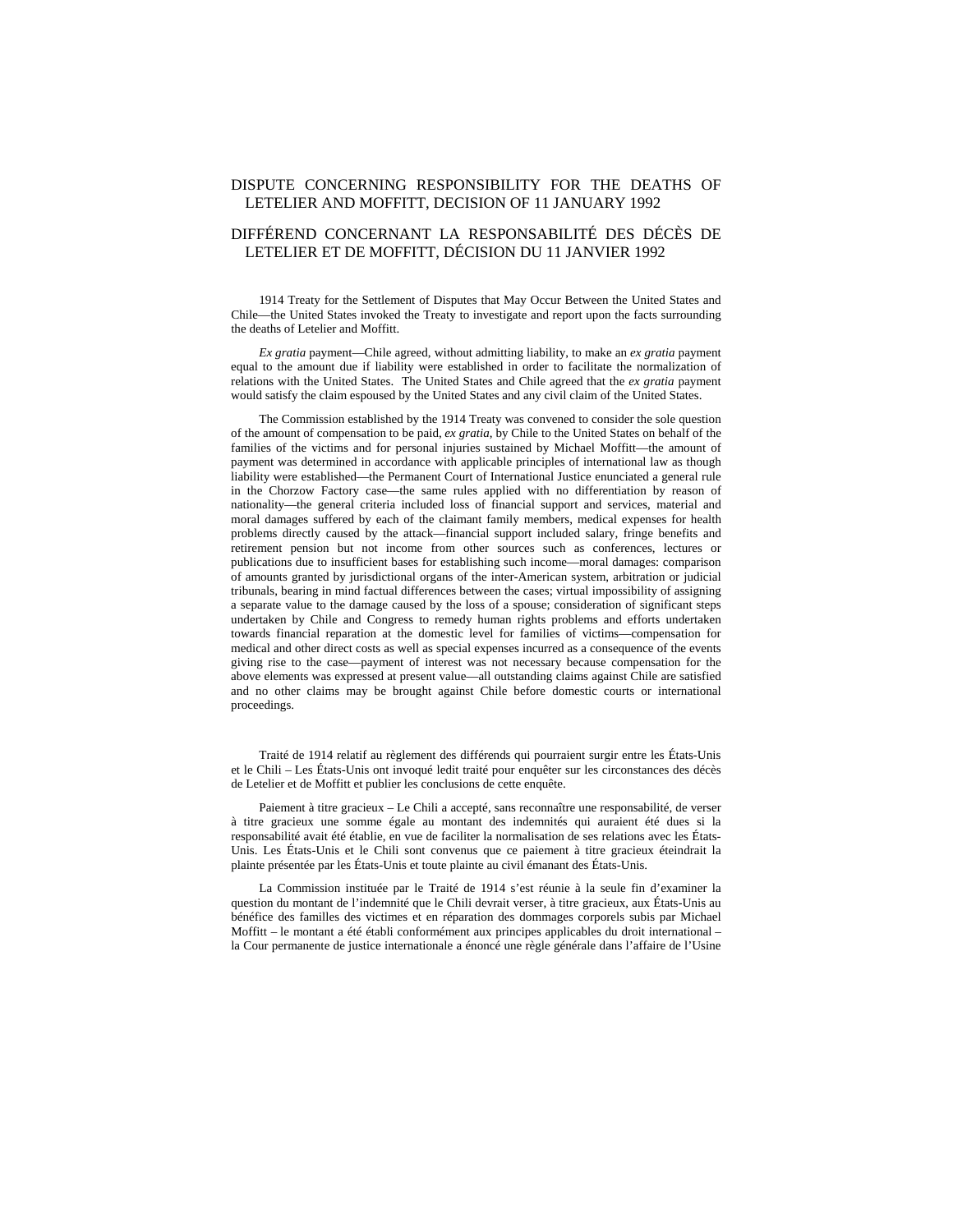#### 4 UNITED STATES/CHILE

de Chorzów – cette même règle s'appliquait sans distinction à raison de la nationalité – les critères généraux comprenaient la perte de soutien et de services financiers, le préjudice matériel et moral subi par chacun des membres des familles plaignantes, les frais médicaux pour problèmes de santé directement causés par l'attentat – le soutien financier s'entendait du salaire et avantages sociaux et de la pension de retraite, mais non des autres sources de revenus, tels que honoraires perçus au titre de conférences, cours ou publications, à défaut de bases suffisantes permettant d'établir ces revenus – préjudice moral : comparaison des montants accordés par les organes judiciaires du système interaméricain, les tribunaux judiciaires ou arbitraux, compte tenu des différences dans les faits de la cause; impossibilité pratique d'évaluer séparément le préjudice résultant de la perte d'un époux; prise en considération des mesures significatives prises par le Chili et par le Congrès pour réparer les atteintes aux droits de l'homme et des efforts entrepris au niveau national pour dédommager les familles des victimes – indemnisation des frais directs, d'ordre médical ou autre, ainsi que des dépenses spéciales encourues par suite des événements à l'origine de l'affaire – il n'y avait pas lieu de verser des intérêts puisque les indemnités consenties au titre des dommages susmentionnés étaient exprimées en valeur actuelle – toutes les plaintes pendantes contre le Chili sont éteintes et aucune autre plainte ne peut être déposée contre le Chili devant les tribunaux nationaux ou des instances internationales.

\* \* \* \* \*

1. On June 11, 1990, the United States of America and the Republic of Chile entered into the following agreement:

> 1. The Governments of the United States of America and the Republic of Chile agree that a dispute exists between their States concerning responsibility for the deaths of Orlando Letelier and Ronni Moffittt in Washington, D.C. on September 21, 1976.

> 2. On January 12, 1989 the United States invoked the Treaty for the Settlement of Disputes that May Occur Between the United States and Chile, which entered into force on January 19, 1916, to investigate and report upon the facts surrounding the deaths of Orlando Letelier and Ronni Moffitt in Washington, D.C. on September 21, 1976.

> The United States has sought compensation from Chile on behalf of the families of Letelier and Moffitt, on the ground that the United States considers the State of Chile is legally responsible under international law for the deaths of Orlando Letelier and Ronni Moffitt and the personal injuries to Michael Moffitt. Without admitting liability, the Government of Chile, in order to facilitate the normalization of relations, is willing to make an *ex gratia* payment, subject to the provisions of Paragraph 5, to the Government of the United States of America, to be received on behalf of the families of the victims.

> 4. The Governments of the United States and Chile agree that the amount of the *ex gratia* payment should be equal to that which would be due if liability were established, and should be determined by the Commission established by the 1914 Treaty, in accordance with the Compromis which constitutes the annex to this Agreement. The Governments agree that, notwithstanding the invocation of the 1914 Treaty by the United States on January 12, 1989, in light of the understanding set forth herein, the amount of the compensation to be paid shall be the sole question to be determined by the Commission.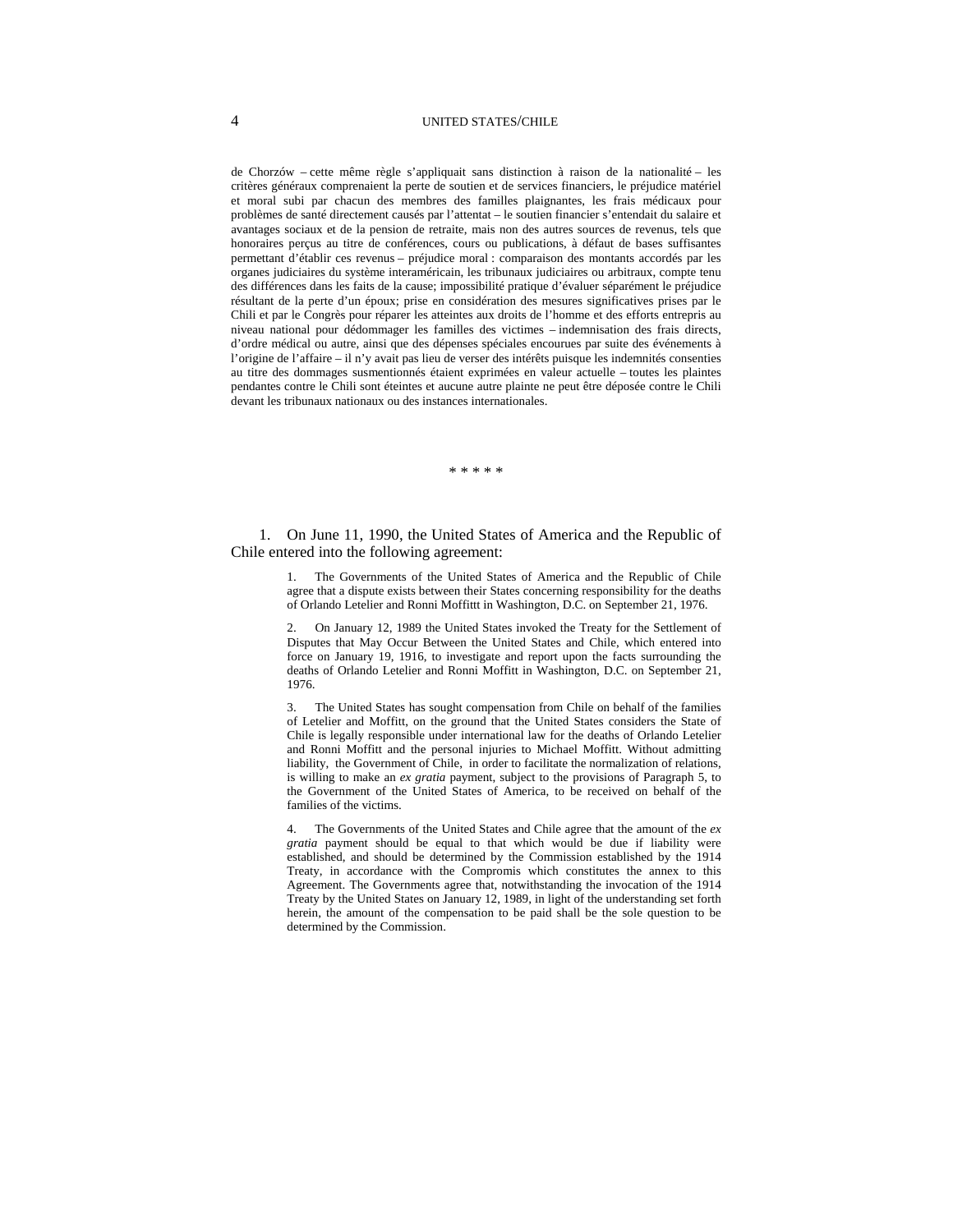5. The Government of Chile agrees to pay to the Government of the United States, as its *ex gratia* payment in this matter, the amount of compensation as determined by the Commission. The Government of Chile undertakes to make the aforesaid payment as soon as possible and after the necessary legal requirements have been fulfilled following the determination by the Commission.

Upon receipt of the *ex gratia* payment referred to in Paragraph 5 above, the Government of the United States will regard as satisfied the claim espoused in its Diplomatic Note to the Government of Chile of April 18, 1988, and any other possible civil claim of the United States Government in regard to this matter.

7. This Agreement shall enter into force upon notification to the Government of the United States by the Government of Chile that it has completed the proceedings necessary under Chilean law to bring this Agreement into force.

IN WITNESS WHEREOF, the undersigned, being duly authorized by their respective Governments, have signed this Agreement.

DONE at Santiago, this eleventh day of June, 1990, in duplicate, in the English and Spanish languages, both texts being equally authentic.

2. The Compromis appended to the Agreement transcribed above reads *verbatim* as follows:

> The United States and Chile agree to convene the Commission established by the 1914 Treaty for the Settlement of Disputes that May Occur Between the United States and Chile, which entered force January 19, 1916.

The Commission shall be composed as follows:

Hon. William Mulligan Sir John Freeland Sr. Francisco Orrego Vicuña Sr. Julio María Sanguinetti Coirolo Sr. Andrés Aguilar Mawdsley, as President

Any vacancies on the Commission shall be filled in accordance with Article II of the Treaty.

3. The Commission is requested to determine the amount of compensation to be paid, *ex gratia*, by the Government of Chile to the Government of the United States, on behalf of the members of the families who were victims of the assassination and deaths of Orlando Letelier and Ronni Moffitt in Washington, D.C. on September 21, 1976, and for personal injuries sustained by Michael Moffitt.

The Commission shall determine the amount of the payment to be made by the Government of Chile in accordance with applicable principles of international law, as though liability were established.

5. The Commission shall determine its own procedures, except to the extent determined by the Parties in this Compromis.

6. Presentations by the Parties to the Commission, including all claims and supporting evidence, shall be in writing only, and shall remain confidential. Personal appearances are deemed unnecessary.

7. Following the Commission's organization, the Parties shall proceed as follows:

Within thirty days of the entry into force of the Agreement in accordance with Paragraph 7 thereof, the United States shall file its presentation with the Commission.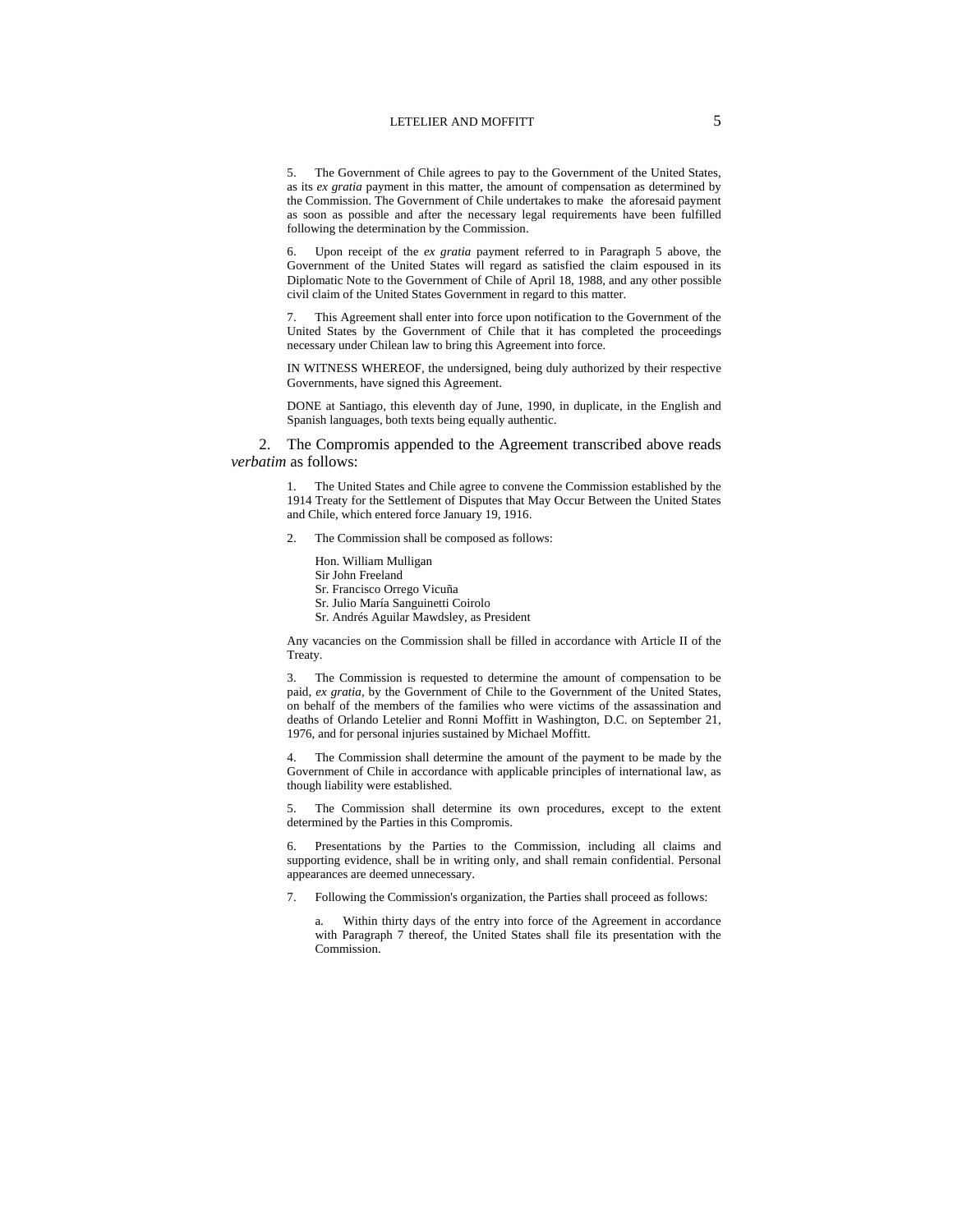#### 6 UNITED STATES/CHILE

b. Within thirty days thereafter, the Government of Chile shall file with the Commission its observations on the presentation made by the United States, if any.

c. Within ten days thereafter, the United States shall have the opportunity to comment on the observations offered by the Government of Chile.

d. Within ten days thereafter, the Government of Chile shall have the opportunity to respond to the comments of the United States, if any.

e. Within thirty days of the last filing of either Party with the Commission, the Commission shall convey to the Parties its determination on the amounts due from Chile in the *ex gratia* payment it has agreed to make.

The Commission shall present its decision to the Parties at a meeting to be convened by the Commission in Washington, D.C. or Santiago.

9. The Parties shall seek the good offices of the Inter-American Commission on Human Rights to provide the facilities for the work of the Commission.

3. Mr. William Mulligan, originally designated by the Government of the United States as United States member of the Commission, resigned for reasons of health and, in accordance with the pertinent provisions of the Bryan-Suárez Mujica Treaty and of the Agreement entered into on June 11, 1990, was replaced by Mr. Malcolm Wilkey.

4. The Commission, with only this change in its composition, convened formally on October 4, 1991, at the headquarters building of the Organization of American States in Washington, D. C., in a ceremony attended by the Secretary General of the Organization of American States, Ambassador Joao Clemente Baena Soares and by the Assistant Secretary General, Ambassador Christopher Thomas.

5. In view of the fact that the Inter-American Commission on Human Rights was, at the request of the parties, making available its facilities for the Commission's work, it was unanimously decided to designate Ambassador Edith Márquez as Secretary of the Commission.

6. At the first working session, after hearing the representatives of the parties, and in the interest of facilitating and expediting the proceedings, it was agreed, among other things, that Sundays as well as December 25, 1991, and January 1, 1992, were not to be counted in computing the time periods set in the Compromis.

7. At the same session, the Agent for the United States of America, Mr. Edwin Williamson, formally delivered his country's presentation within the period prescribed in the Compromis.

8. On November 7, 1991, the Government of Chile, through the Secretariat, delivered the text of its observations on the United States Presentation, also within the period prescribed in the Compromis.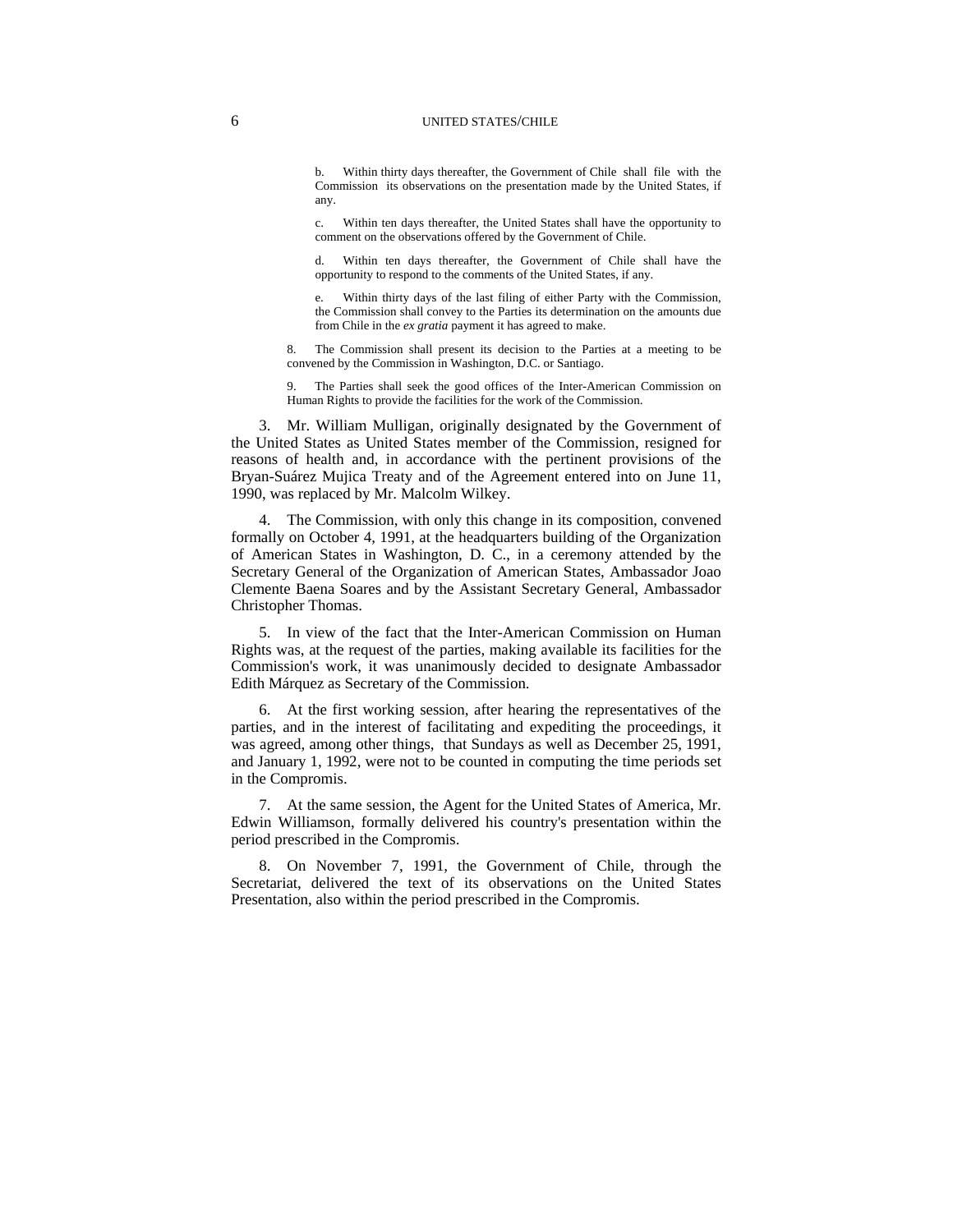9. On November 19, 1991, the document containing the comments of the United States on the observations of the Government of Chile was received by the Secretariat.

10. Finally, on November 30, 1991, the Government of Chile delivered to the Secretariat the document containing its observations on the comments of the United States.

11. All of these documents, which were presented within the period prescribed in the Compromis, were sent by the Secretariat to all the members of the Commission.

12. As had been agreed by its members, the Commission reconvened in Washington, D.C., on the afternoon of January 6, 1992, at the offices of the Inter-American Commission on Human Rights.

13. The length of the documents submitted by the parties — 433 pages in all, without counting the annexes — together with the complexity of the matter and the fact that the time period of thirty  $(30)$  days set in paragraph  $7(e)$ for announcement of the Commission's decision coincided with the period of the Christmas and New Year festivities, made it impossible for the Commission to present its decision within the period prescribed in the Compromis.

14. By letter of January 7, 1992, the Commission informed the States Parties of this situation and of its intention of discharging its mandate in full in the course of the week. It also expressed its hope that neither State would have objections.

15. By note dated January 9, 1992, the agent of the Government of Chile, Mr. Guillermo Piedrabuena, acknowledged receipt of the Commission's letter and communicated to the Commission that his Government had no objections to this extension.

16. For his part, by note of January 10, 1992, Mr. Edwin D. Williamson, agent of the Government of the United States, reported that his Government had no objections to this extension.

17. At its meeting on the afternoon of January 6, at morning and afternoon meetings held on January 7, 8, 9 and 10, and at a morning meeting held on January 11, 1992, the Commission carefully considered the documentation that had been submitted by the Parties.

18. As a result of those deliberations, the Commission reached the following unanimous agreement.

19. Before proceeding to a precise determination of the payments to be made to the members of the Letelier and Moffit families individually mentioned below, the Commission believes it advisable to indicate the general criteria that it has taken into consideration in setting the amount of those payments.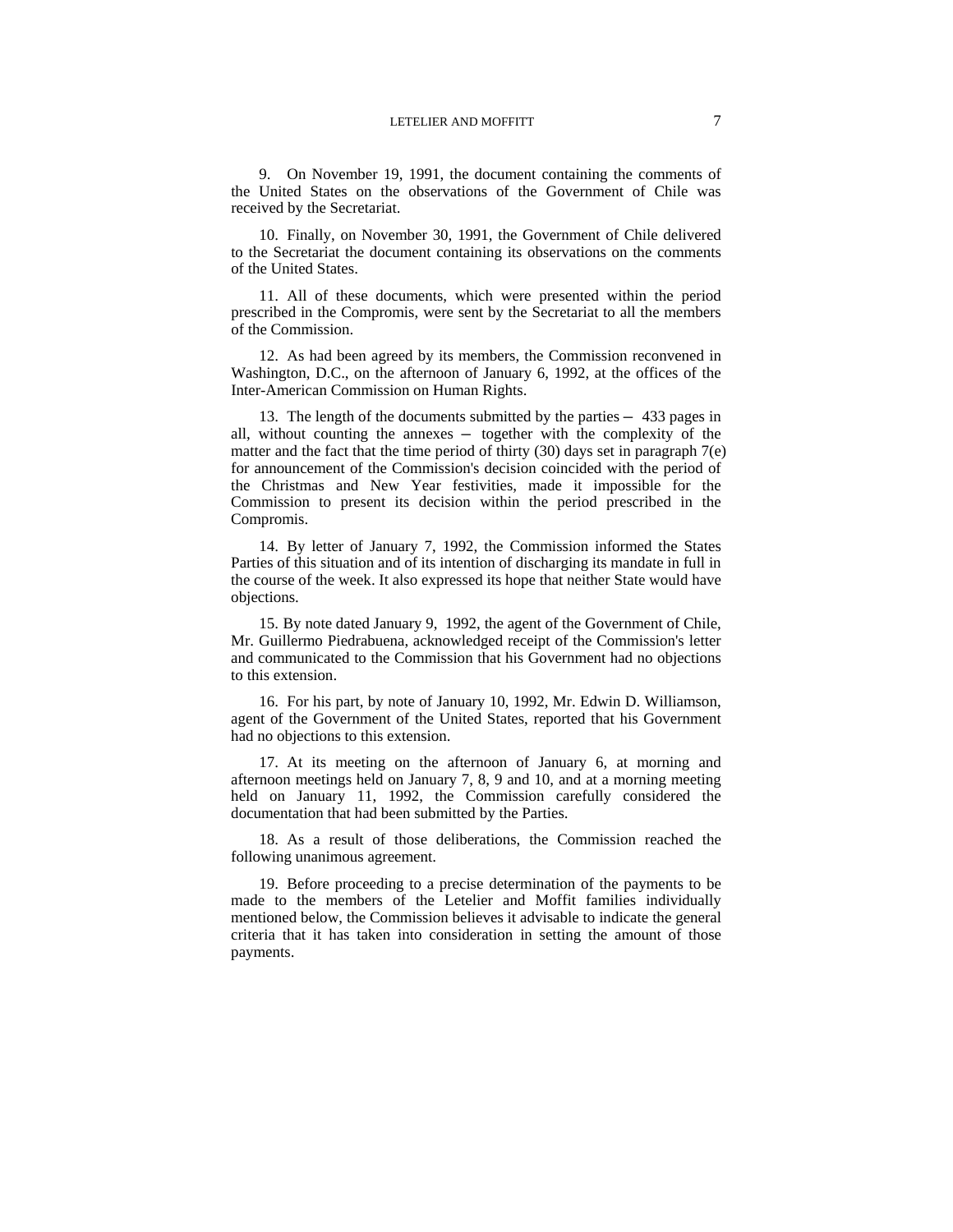#### 8 UNITED STATES/CHILE

20. It is necessary to remember, first of all, that according to paragraph 4 of the Compromis, the Commission is to determine the amount of the *ex gratia* payment to be made by the Government of Chile in conformity with the applicable principles of international law, as though liability were established.

21. In this regard, the judgment handed down by the Permanent Court of International Justice in the Chorzow Factory case (*Chorzow Factory*, P.C.I.J. (ser. A) No. 17) cited by the United States and Chile in their respective written presentations, may be taken as enunciating a general rule. The pertinent portion of this judgment reads *verbatim* as follows: "(R)eparation must, as far as possible, wipe out all the consequences of the illegal act and reestablish the situation which would, in all probability, have existed if that act had not been committed."

22. The Commission has also kept in mind the need to apply the same rules to the members of the families of Orlando Letelier and of Ronni Moffitt, with no differentiation whatever by reason of their nationality.

23. It should be pointed out that the Commission has followed the same criteria in examining the situation of each of the beneficiaries of these payments. In each of these cases, the Commission has examined the loss of financial support and services and the material and moral damages suffered by each of the claimant family members. The Commission has also examined the appropriateness of the expenses claimed in each case.

24. In respect of interest the Commission has considered that since compensation for the above elements has been expressed at present value it is unnecessary to provide for the payment of interest.

25. These general considerations having been presented, it is now appropriate to proceed to a precise determination of the amounts that in the judgment of the Commission should be paid by the Government of Chile to the various claimants.

26. We will start with the Letelier family by first of all examining the amount of the compensation to be paid for the loss of financial support suffered by Mr. Letelier's widow and children.

27. In order to calculate the amount due under this item, the Commission has taken into account what it considers to be the most likely assumption about the remainder of Mr. Letelier's working life had it not been cut short by the assassination to which he fell victim.

28. The Commission examined various hypotheses. These included the possibility that Mr. Letelier would have continued at the Institute for Policy Studies (hereinafter referred to as "the IPS") for the remainder of his working life; that he would at some point, in view of his previous experience, have switched to a career as an international banker; and that he would have returned to Chile in 1990, on the restoration of democratic government there,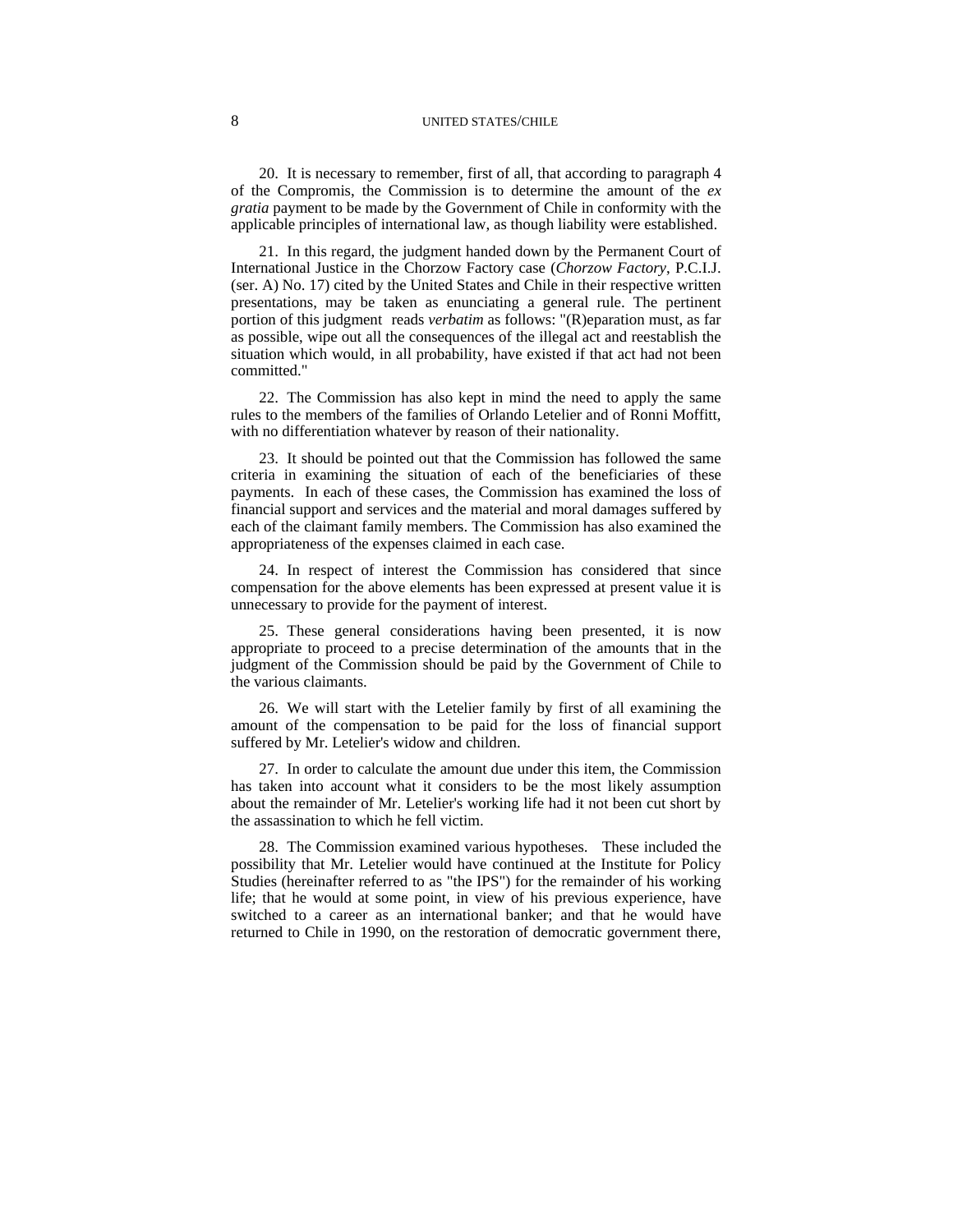and from then onwards have undertaken a career in Chilean public service in some such capacity as that of Minister of State, Ambassador or Senator.

29. In reaching conclusions on this aspect the Commission took into account the salary and fringe benefits which Mr. Letelier would have received from 1976 until at least 1990 from the IPS and the sums which he would have received in that period for continuing to teach courses at the American University. It also took into account the amounts which would have been paid to him as salary and retirement pension for the remainder of his expectation of life (until 2007) had he returned to Chile in 1990 and worked in public service in one of the capacities referred to above. It did not include income from other sources such as conferences, lectures or publications because it considered that there were insufficient bases on which to establish such income in this case. Nor did the Commission include an award for the provision by Mr. Letelier of household services, such as carpentry, because it considered such activities on his part to be more in the nature of an occasional pastime to which it was not in a position to attribute a pecuniary value.

30. Allowing for the uncertainties which must surround any attempt to predict the course which Mr. Letelier's life would have taken, the Commission decided in all the circumstances to award a sum of one million two hundred thousand dollars (US\$1,200.000) as compensation for loss of financial support suffered by Mrs. Isabel Morel de Letelier and her sons as the result of the murder of Orlando Letelier.

31. The Commission agreed on the payment of one hundred and sixty thousand dollars (US\$160.000) in moral damages to Mrs. Isabel Morel de Letelier and eighty thousand dollars (US\$80.000) to each of the couple's four children: Christian, Francisco, Jose, and Juan Pablo. In setting this figure, the Commission took into account, by way of comparison, the amounts granted for moral damages by jurisdictional organs of the inter-American system and those ordered, also in recent years, by arbitration or judicial tribunals. Needless to say, in making these comparisons, the factual differences between the cases that served as a guide in setting these amounts were borne in mind.

32. Lastly, the Commission awarded Mrs. Isabel Morel de Letelier, as reimbursement of medical expenses for health problems resulting from the attack, the amount of sixteen thousand four hundred dollars (US\$16.400).

33. The Commission next considered the amount of compensation payable to Mr. Michael Moffitt and to Mr. Murray and his wife Hilda Karpen, widower and parents of Mrs. Ronni Moffitt, respectively.

34. As compensation for loss of financial support resulting from the death of his wife, the Commission awarded Mr. Michael Moffitt the sum of two hundred and thirty-three thousand dollars (US\$233.000). In arriving at this figure, the Commission considered that, given Mrs. Ronni's Moffitt's youth and brief working experience, it was difficult to make any fully reliable projections of her probable income. Obviously, in this case the speculative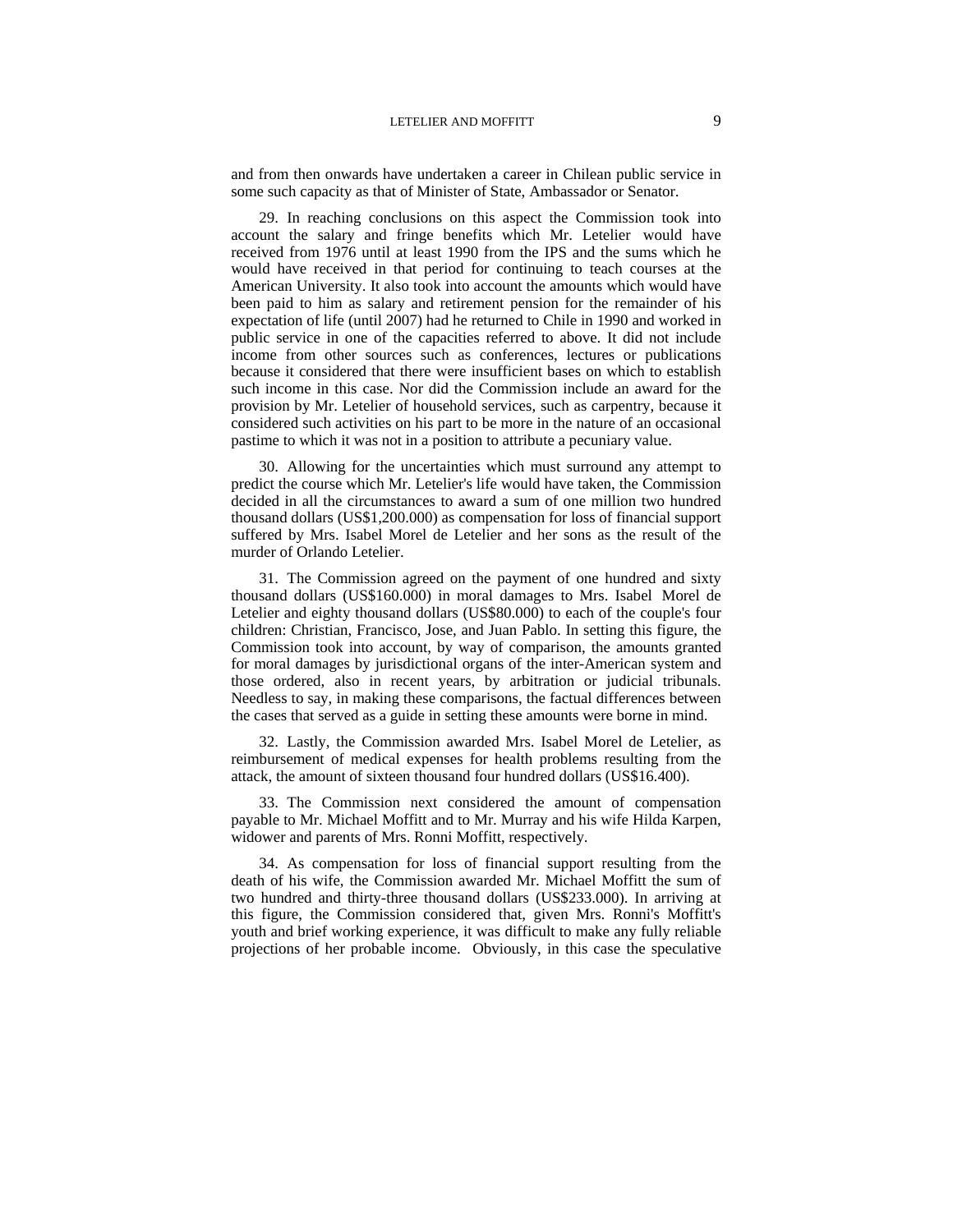factor is much greater than in the preceding case. The Commission also took into account the fact that Mr. Moffitt had remarried and, accordingly, from the date of his remarriage onwards, he could not reasonably presume to have suffered loss from the share in common household expenses derived from the income of his first wife. Nevertheless, it did take into account, albeit for a limited period of time, the contribution that Mrs. Ronni Moffitt would very likely have made in the form of services in the home.

35. In terms of moral damage, the Commission considered that, although a distinction may be drawn between the moral damage personally suffered by Mr. Michael Moffit as one of the victims of the attack in which he sustained personal injuries, and the damage caused by the loss of his wife, it was virtually impossible to assign a separate value to one or the other. Therefore, the Commission agreed on a total of two hundred and fifty thousand dollars (US\$250.000) under this heading.

36. The Commission also agreed to reimburse to Mr. Michael Moffitt the sum of twelve thousand dollars (US\$12.000) in direct costs.

37. Lastly, the Commission took up the claims for damage suffered by Mr. Murray Karpen and his wife Hilda Karpen, parents of Mrs. Ronni Moffitt.

38. The Commission finds that, in its judgement, it had not been sufficiently shown that the direct cause of the health problems suffered by Mr. Murray Karpen is the attack in which his daughter died. Therefore, the Commission considers that the damage suffered by both parents was moral in character and that there were no grounds for differences to be drawn between one and the other in this respect. The Commission estimates the amount of indemnity payable under this heading to Murray and Hilda Karpen together at three hundred thousand dollars (US\$300.000).

39. The Commission also awards the amount of twenty thousand dollars (US\$20.000) to Mr. and Mrs. Karpen for medical and other direct costs.

40. The Commission has deemed it appropriate to grant compensation for special expenses which the families have jointly incurred as a consequence of the tragic events giving rise to this case in the amount of one hundred thousand four hundred ninety two dollars (US\$100.492).

41. In considering the compensation for moral damages the Commission has taken into account the significant steps undertaken by the Chilean Government and Congress to remedy human rights problems as well as the efforts undertaken towards financial reparation at the domestic level for families of victims.

42. In making this award the Commission wishes to record its understanding that all outstanding claims against the State of Chile are considered, both by the United States Government in accordance with paragraph 6 of the Agreement of 11th June 1990 and by the families, to be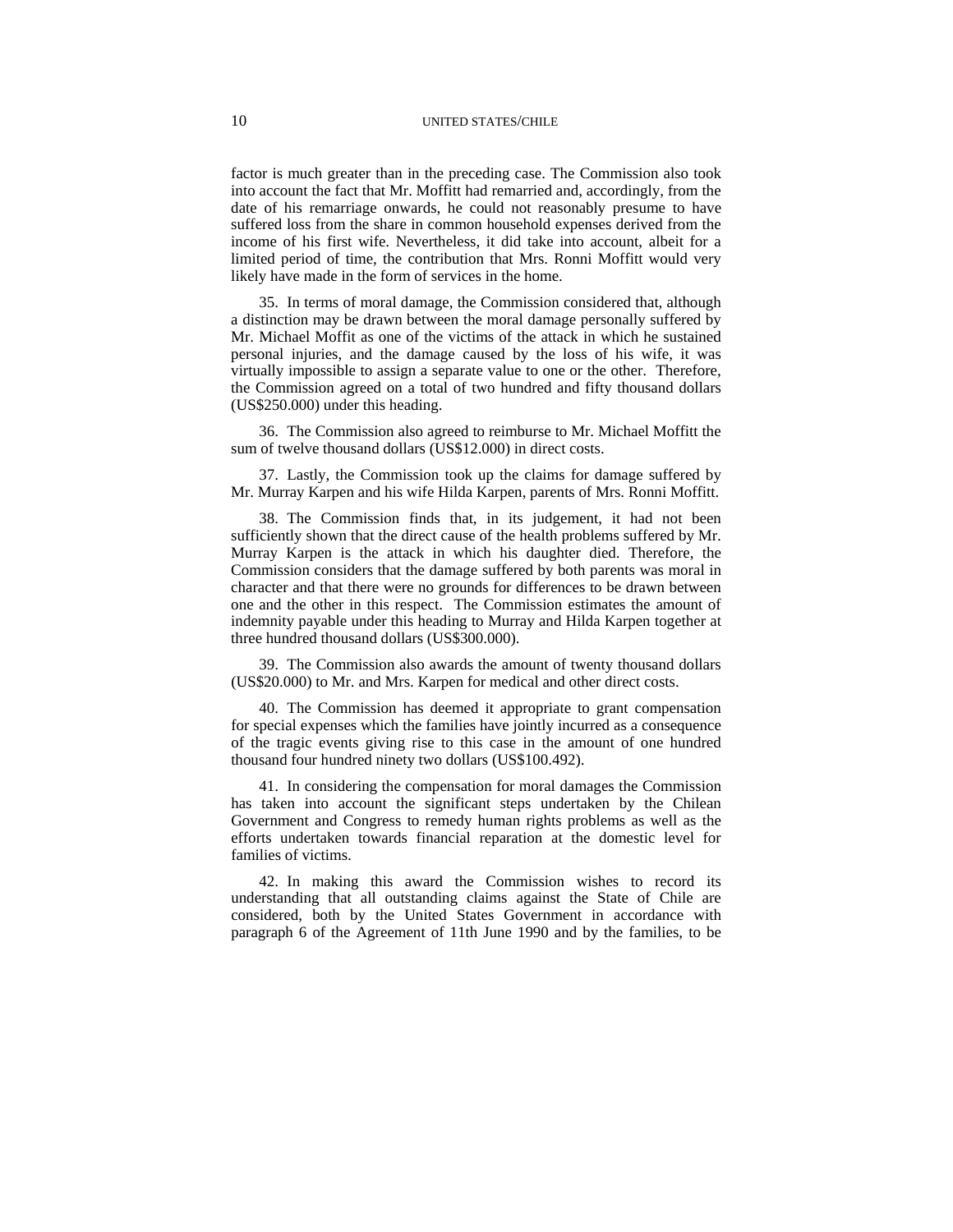satisfied and that therefore no other claims may be brought against Chile in this matter either before domestic courts or in international proceedings.

43. All the figures mentioned above amount to a total of two million six hundred and eleven thousand eight hundred and ninety two dollars (US\$2,611.892), which is the final amount of compensation to be paid by the State of Chile.

44. At Washington, D.C., on January 11, 1992, eight identical copies of the present decision are hereby signed, one for each of the members of the Commission and the agents of the Governments of Chile and the United States of America and one which shall be placed on deposit with the Secretariat of the Commission. This document was signed in the respective English and Spanish versions, both of which shall be considered equally authentic.

45. It is hereby noted that Professor Francisco Orrego Vicuña has issued an opinion, attached hereto, concurring with the ruling of this Commission.

## (*Signed*) Andrés Aguilar Mawdsley President

(*Signed*) Julio María Sanguinetti (*Signed*) John Freeland

(*Signed*) Francisco Orrego Vicuña (*Signed*) Malcolm Wilkey

## **SEPARATE CONCURRENT OPINION OF PROFESSOR FRANCISCO ORREGO VICUÑA**

The undersigned Commissioner concurs in the decision reached unanimously by the Commission established under the 1914 Treaty for the Settlement of Disputes that may occur between Chile and the United States, to which the present dispute was submitted by the Agreement and Compromis signed by both governments on  $11<sup>th</sup>$  June 1990. There are, however, a number of points of law and opinion which should be explained by means of this Separate Opinion in the light of the present state of international law in the matter of compensation for damages arising from the loss of life and physical injury to individuals. I should not, of course, be taken to suggest that on every aspect the reasoning and conclusions of all my colleagues on the Commission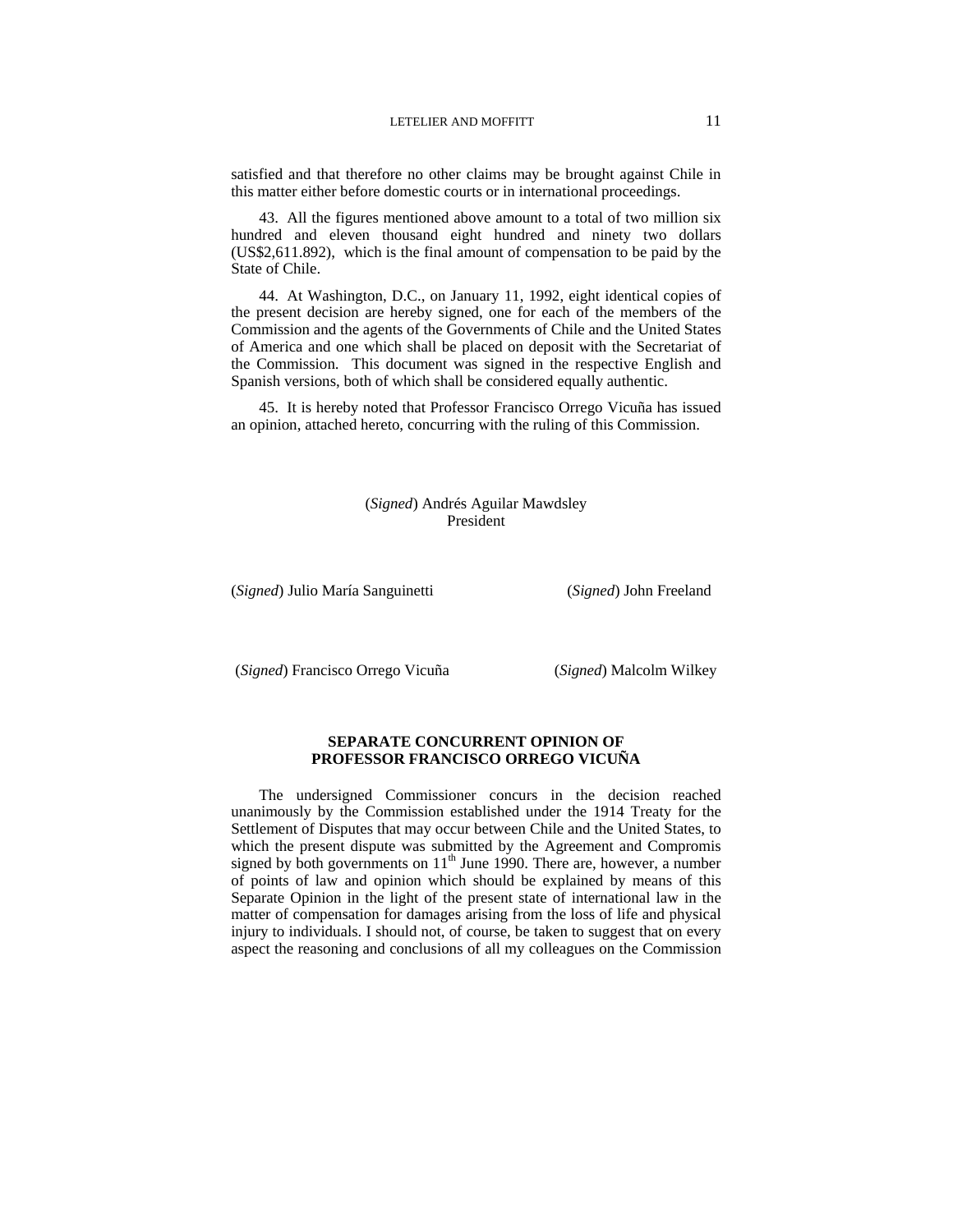are the same as my own for as it is only natural different point of views were expressed on a number of points.

## **1.** *The principles applicable to human rights distinguished*

It should be noted at the outset that there is perhaps nothing more delicate in adjudication under international law than to decide on damages relating to the loss of life or physical injury. After a long line of consistent decisions it has been been established that human life cannot be subject to valuation, but only the economic loss and moral suffering of the family as well as other related aspects can be the matter of compensation.<sup>1</sup> To this end international law has developed a separate and distinct set of principles which are different from those applicable to the compensation of property losses or economic interests which by their very nature can be valuated. While the former are closely related to the law of human rights the latter appertain generally to the law of international economic transactions.

Such a distinction has become recently more marked as a result of important decisions reached by international courts and tribunals.<sup>2</sup> The decision of this Commission in the present case is not an exception to this trend. Because of the different principles and criteria applicable in each such area of the law, the conclusions reached under one set of rules need not to be the same that could be reached under another set of rules in a different case. The standards and methods of valuation, the issue of payment of interests, and other such questions may be approached differently and lead to different results as to the level of compensation in the light of the different nature of the disputes and cases involved.

#### **2.** *Advancing the frontiers of international law*

The humanitarian nature of the present case is well reflected in a point which constitutes an important innovation as to the traditional requirements of international law in the matter of international claims and diplomatic protection.<sup>3</sup> The Chilean nationality or dual nationality of some of the persons protected by the United States Government was not raised as a bar to the disposition of the corresponding claims by the Agreement of  $11<sup>th</sup>$  June 1990, what in actual fact means that the humanitarian concerns have prevailed over the traditional requirements mentioned. In the opinion of the Commissioner undersigned this is a most positive gesture on the part of the Chilean Government which opens new ground in international law. Neither the prior exhaustion of local remedies has been required in the Agreement mentioned above, but this aspect can always be waived more readily in agreements of this kind.

On the other hand it should be noted that the diplomatic protection extended by the United States Government has also a special nature, since that Government is not substituting its interest for that of the families protected under the traditional assumption of international law. It is simply acting on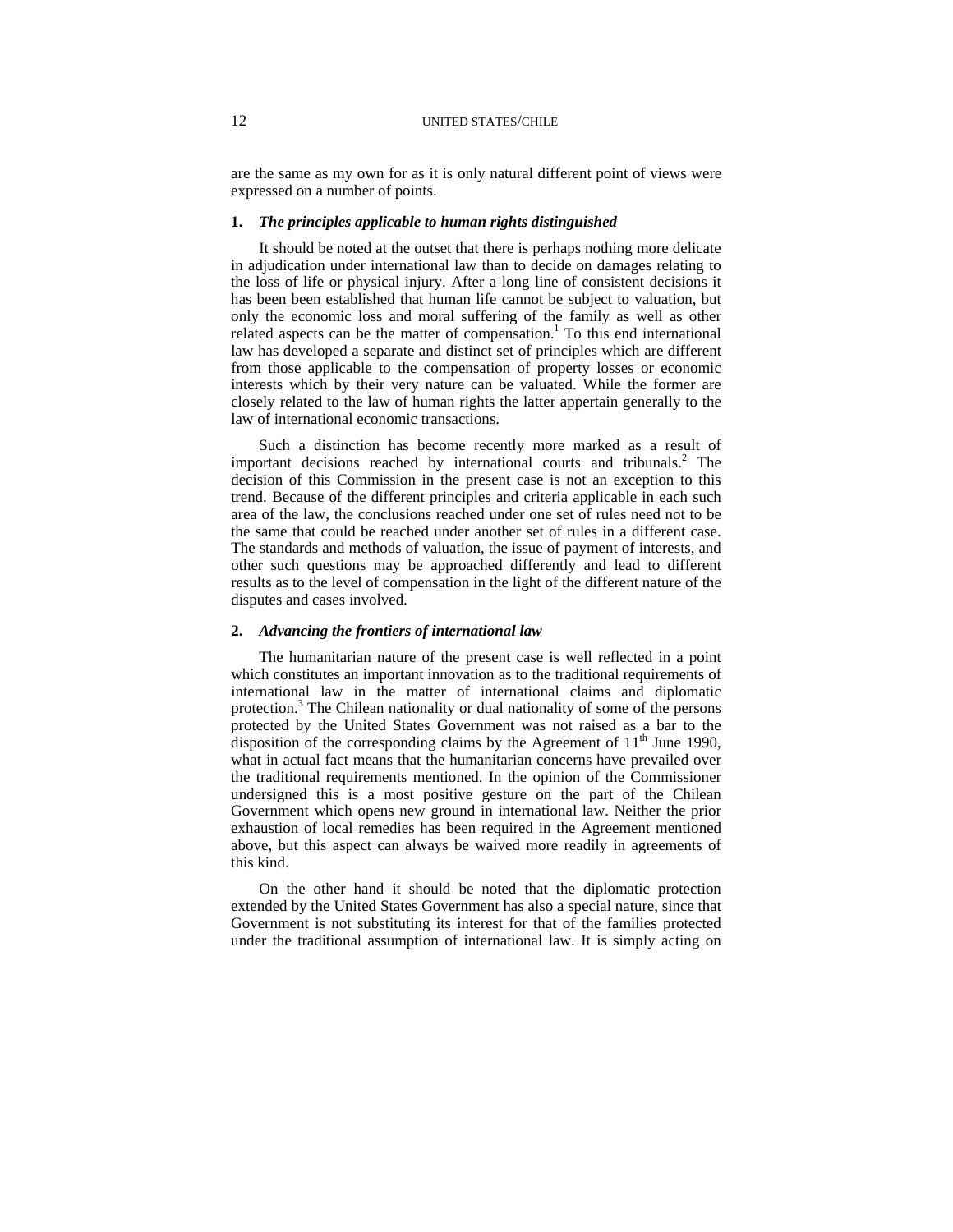behalf of such families and it has therefore been deprived of the discretionary element and surrogate capacity embodied in such traditional rules.

Important legal effects follow from such representational role. Upon receipt of the *ex-gratia* payment the United States will regard as satisfied the claim espoused, as well as any other possible civil claim of the United States Government in regard to this matter. This means, firstly, that the latter government together with putting an end to the present espoused claim is renouncing to any other civil claim that could arise from the matter. But it also means that the families concerned are precluded from any further claim or action against the Chilean State or any of its agencies since the espoused claim is declared to be satisfied by the mandated Government. The decision of this Commission has reached a clear conclusion in this regard. This does not prejudge the issue of civil claims or actions which those families could interpose in Chile or elsewhere in respect of individuals or entities which at some point could be indicted as a result of proceedings and investigations of the tragic events giving rise to this case. Neither does this conclusion prejudge in respect of any such actions that could be interposed by the Chilean State in that eventuality.

## **3.** *The nature of an* **ex-gratia** *compensation*

The public debate that surrounded in Chile the parliamentary approval and ratification of the Agreement of 11th June 1990 raised some issues that need to be considered in order to rightly understand the nature of the commitments undertaken by both governments and their relationship to the work and decision of the Commission.

It has been firstly argued that the commitment to pay compensation on an *ex-gratia* basis not having responsibility been previously established by the courts prejudges the issue of such responsibility. Under international law the very concept of *ex-gratia* compensation has been distinctly accepted and practiced precisely in order to avoid the recognition of a legal obligation in the matter. Consequently there is no express or implied recognition of responsibility or liability by the party making the payment. The only source of legal obligation as to that payment is the decision rendered by this Commission. The claiming party may well have a different point of view, but this does not at all alter the mandate of the Commission to determine only the amount of *ex-gratia* compensation to be paid nor does it engage the other party in any way, as was clearly expressed by the Chilean Senate upon the granting of its approval to the Agreement.<sup>4</sup> In this same light it should be noted that the agreement to have an amount of *ex-gratia* payment "equal to that which would be due if liability were established", which has also been controverted in the debate mentioned above, refers only to the question of how to determine the "quantum" of compensation and in no way has an incidence on the legal basis of entitlement. In this understanding such a reference has oftenly been made in agreements dealing with *ex-gratia* payments under international law.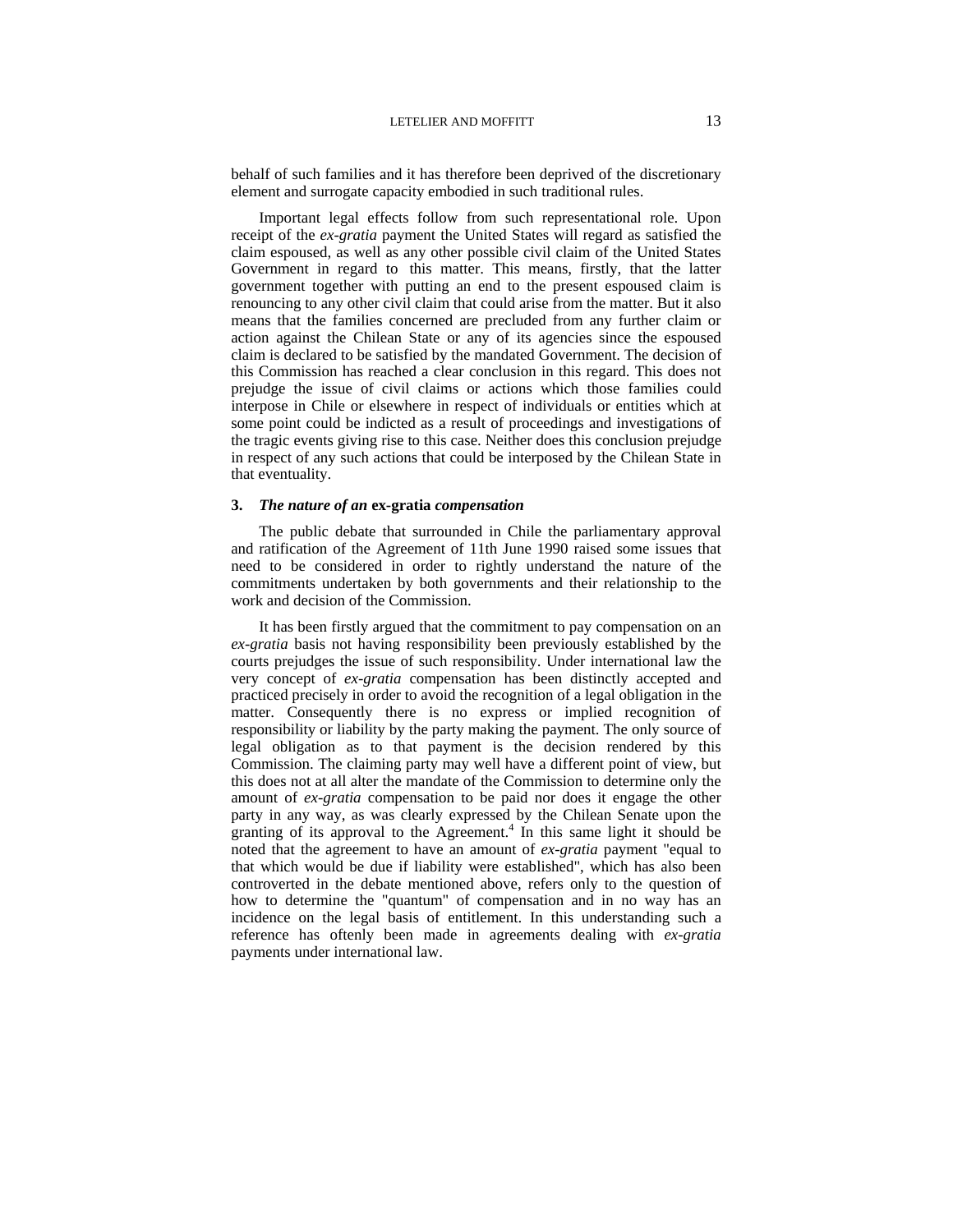## **4.** *Sovereign immunity upheld*

A second issue which has been controverted in Chile refers to the argument that the Agreement of 11th June 1990 involves the indirect acceptance of the decision rendered by the District Court of the District of Columbia on 5th November 1980, and that consequently sovereign immunity has been ignored and violated. The same result, it is argued, emerges from the exercise of diplomatic protection in this case. This Commissioner must take exception from such arguments. Proceedings before an international commission have been instituted precisely because sovereign immunity was upheld and no jurisdiction could be validly exercised by a foreign court over the Chilean State. Such an international Commission is obviously unrelated to any such foreign court. Furthermore, it is precisely in the exercise of its sovereignty that Chile has entered into the Agreement of 11th June 1990. The exercise of diplomatic protection also comes to confirm this conclusion of the Commissioner undersigned, since an international claim has been presented in the impossibility of prosecuting the Chilean State in the courts of the United States. From this point of view Chilean sovereign immunity has been safeguarded and the proceedings before the international Commission were possible only on the basis of the voluntary agreement reached by both governments on the matter. The Senate understanding referred to above is also very clear on these points.<sup>5</sup>

#### **5.** *A genuine contention*

This Commissioner regrets to have to make reference to a third line of argument, which no doubt is the result of the heat of passion but which cannot pass unchallenged. The argument has been made that the procedures before this Commission are a kind of simulation or mock trial since the Chilean State would have accepted the claim beforehand. Nothing could be farther from the truth and it is offensive to both governments and to the members of the Commission. This Commissioner can bear witness to the professional skill with which both parties have argued their case and to the fact that every relevant point of law and fact has been controverted by the parties with precision during the proceedings before this Commission, including the amount of compensation and the criteria as to its determination.

## **6.** *Punitive damages not acceptable*

The principles of international law applicable in the matter of compensation for damages arising from death or personal injury of individuals are fairly straightforward and have been greatly clarified as the result of important works of writers of international law, numerous decisions, and diplomatic practice.<sup>6</sup> This is not the occasion to explain such principles but to draw the attention to some salient issues of relevance for the adjudication of the present case.

It should firstly be reiterated that international law has not accepted as one of its principles the question of punitive damages.<sup>7</sup> While this type of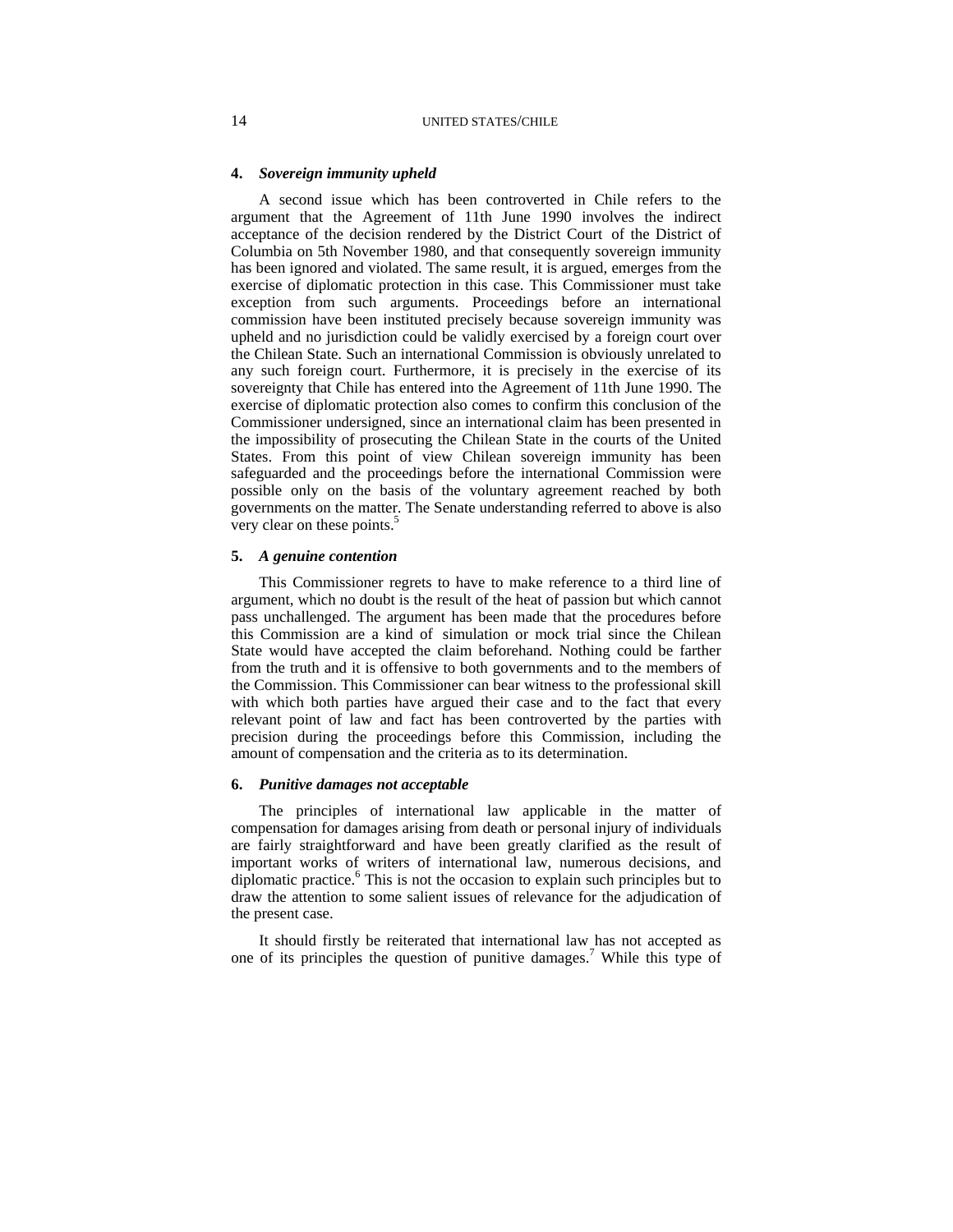damages have not been claimed in the instance, the issue is whether a claim of an excessive or disproportionate amount of compensation can result in a similar effect, that is in the punishment or repression of the defendant State. The Commissioner undersigned is of the opinion that this would be very much the case irrespectively of the claim being labeled punitive or not. It follows that a claim involving this result would be entirely unwarranted and contrary to the principles of international law. This Commissioner is pleased to concur in the decision of the Commission determining an amount of compensation which is not excessive nor disproportionate.

## **7.** *Remoteness and causal consequences: a basic distinction*

It should be noted next that international law, like domestic law, draws a basic distinction between the remoteness of damage and the proximity which is associated with the natural and causal consequences of an act.<sup>8</sup> While the former type of damage is not usually granted compensation, unless very specific circumstances intervene, those including proximity are subject to compensation. In this regard international law does not rely so much in the distinction of being damages "direct" or "indirect" as in that they shall be "proximate" and not "remote".

There can be no doubt as to the fact that international law allows for compensation of reasonably foreseeable loss of income of the families of the victims, while requiring at the same time the test of proximity and excluding remote damages. This in fact means that the lost income to be compensated is to be determined in the light of the specific activities which the victims had at the time of their death and the conditions and expectations reasonably deriving therefrom. Remote or speculative loss of income which cannot be linked to such activities and conditions ought to be excluded from the determination of compensation.

This question is of particular relevance for the determination of the amount of compensation in the present case since it involves the need to exclude remote scenarios relating to the career of one of the victims and retain such other activities which meet the standard of proximity. In view of the political activities which the victim carried out at the time of his death and of the prominence which a public personality of his position would no doubt have attained in Chile as a member of parliament, a cabinet minister or some other high political office, it is only natural to consider that this type of work would have prevailed during his probable stay in the United States and later upon his return to Chilean political life. Different considerations apply of course to the prospective career of the other victim in the line of clerical services in the United States.

### **8.** *A non-discriminatory approach*

These considerations are also related to the issue of whether there would be a case of discrimination in the granting of compensation in the present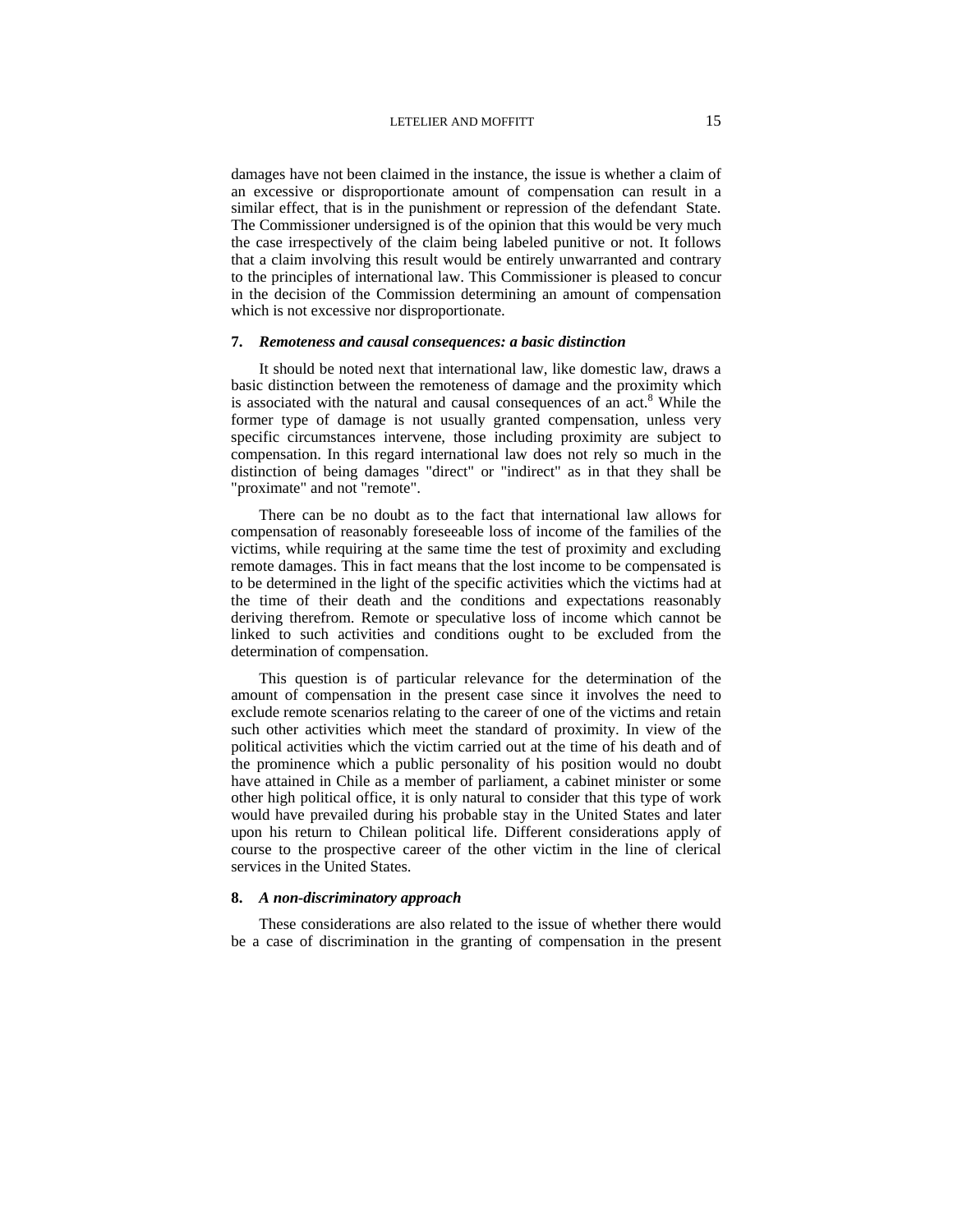instance as compared to the amount of compensation which the Chilean Congress has considered for the victims of human rights situations in Chile, which is considerably lower. The problem here is not that the standards set by the principles of international law might be entirely different from those applied within domestic legal systems, for in fact international tribunals often apply general principles of law and municipal law experiences.<sup>9</sup> The problem is rather that under comparative legal approaches the resulting compensation will be usually higher than that which can be considered by a State individually in the context of massive human rights situations and the ensuing financial burden that will have to be born by a State which has limited resources.

The issue, therefore, cannot be approached from the point of view of an intended discrimination, but from the point of view that there are here different realities as to the manner and extent how the same State might satisfy in practice the various claims of compensation. Furthermore, the Chilean domestic compensation standards have not passed unnoticed to this Commission. The amount of compensation for the loss of financial support in the case of Mr. Orlando Letelier can be generally compared to the income that a high ranking government official would have obtained in Chile as from his likely return to Chilean politics. Other factors, including his stay in the United States, have of course been taken into account for this determination. Loss of income has also been established in the case of Mrs. Moffitt in the light of the proximity test appropriate to her own activities and conditions.

## **9.** *The compensation of moral damages*

Compensation for moral damages is clearly included among the important principles of international law in the matter. Being this damage non-material by its very nature the determination of the amount of compensation is a most difficult question requiring that both the standards of justice and reasonableness be met.

On this point it should be noted that the Chilean State has given important steps to satisfy the moral dimension of the human rights situations with which it has had to deal. The fact of having the Head of State apologized to the families of the victims, of having a non-judicial inquiry been ordered by means of the establishment of a National Commission on Truth and Reconciliation, of having requested Congress for the enactment of legislation on compensation, and of having prosecuted before the Chilean courts those individuals who have been charged criminally in the present case, are all indications that the Chilean State is not indifferent to the moral issues involved in the matter. This positive attitude has certainly a bearence on the determination of compensation for moral damages.

In a number of cases adjudicated under international law the decision itself has been considered a form of satisfaction. The situation here is somewhat different since the Commission is only empowered to determine the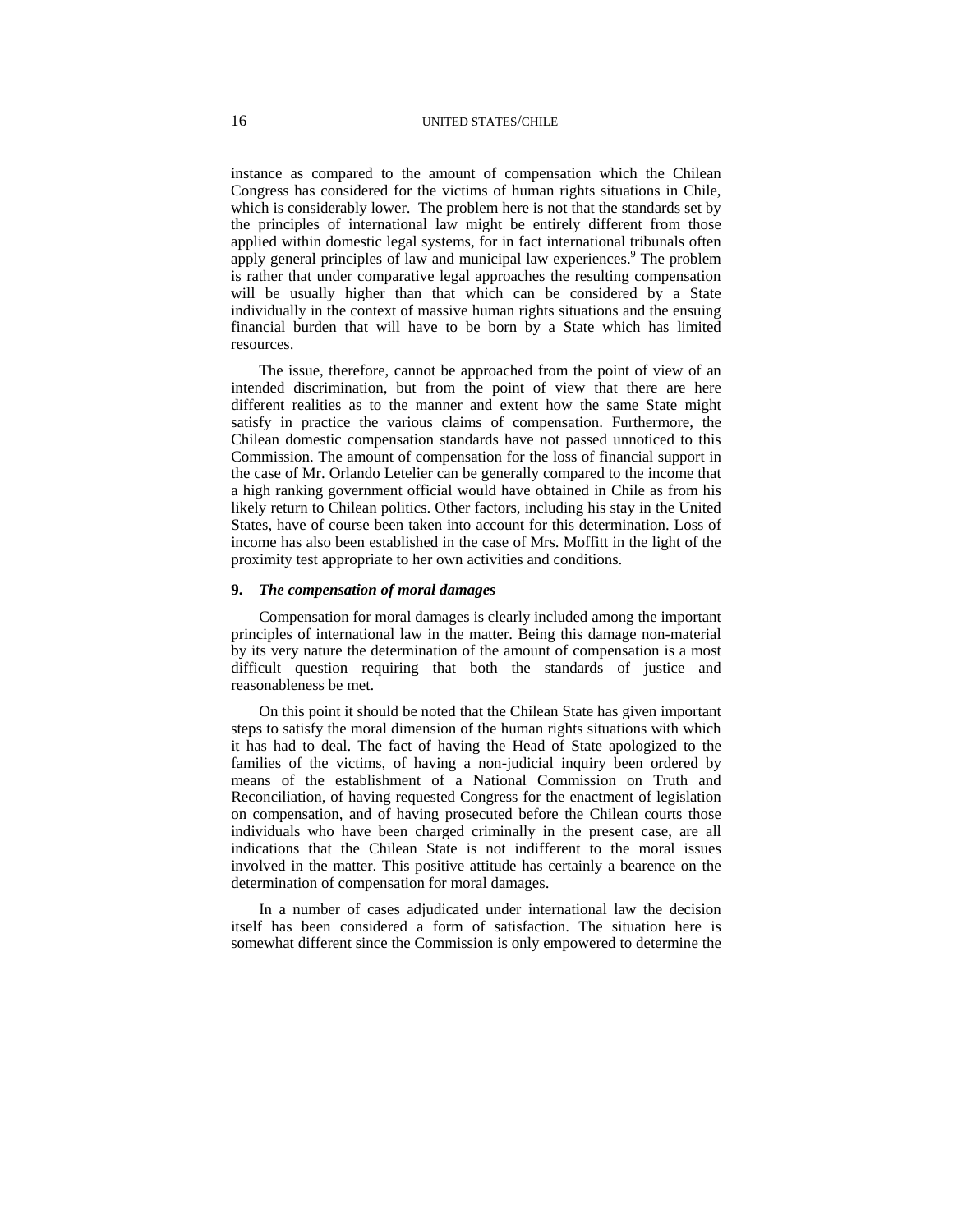amount of compensation and not to establish any form of responsibility, which is usually the basis of that satisfaction. The fact of being this compensation associated with an *ex-gratia* payment makes an important difference as to the effect of the decision on the question of satisfaction. Furthermore, the question of satisfaction arises not in relation to individuals but in relation to another State which could have been offended by a wrongful act. This is not the case in the instance since, as explained above, the United States Government is intervening on behalf of the families and not on behalf of its own interest. The fact that the Chilean Government has accepted to make an *ex-gratia* payment by the Agreement of 11th June 1990, however, is relevant for the relationship vis-a-vis those families and it can be considered as the equivalent of a satisfaction in such other relationship.

## **10.** *Applicability of other principles of international law*

The decision rendered by the Commission has established different levels of compensation for each category of family members, what is also very much in line with the decisions of international courts and tribunals and takes into account the facts of economic dependency and other factors which ought to be treated differently from case to case.

In addition to the loss of income and moral damages corresponding to the principles of international law the Commission has been called upon to determine the amount of compensation for the personal injuries suffered by Mr. Michael Moffit. On this point the fundamental distinction made by the principles of international law is whether such injuries result in a temporary inability or in a permanent disability of the victim. Fortunately only temporary consequences were suffered by the victim and the amount of compensation has been established accordingly.

Another problem that needs to be examined in the light of the principles of international law is whether other expenses ought to be compensated. Medical expenses, which in the instance are mostly represented by psychological treatment, are generally covered by the compensation of moral damage, which refers to this type of non-material suffering and treatment. Reasonable and moderate expenses have been granted compensation by this Commission. Lawyer's fees and other expenses related to the preparation of the case can only be considered to the extent that they are directly related to the proceedings before this Commission and not to prior proceedings which are entirely separate. In the view of the undersigned no such direct link can be clearly established in the present case.

## **11.** *The question of interests under international law*

A last fundamental point of relevance related to the principles of international law ought to be explained: the issue of interests. While international law will normally allow for the payment of interests in case of damages which can by their very nature be valuated, especially in cases of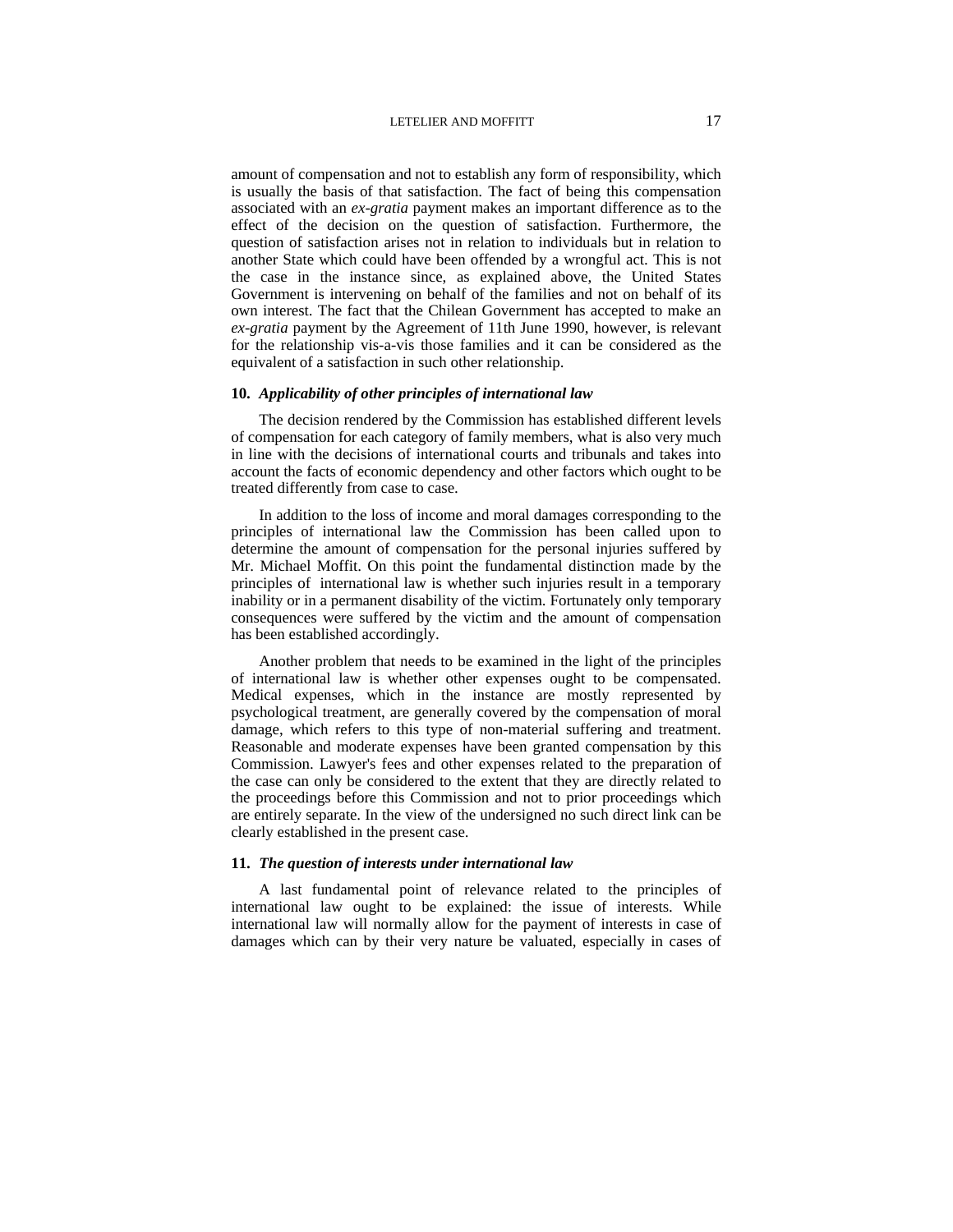property loss, different is the approach in cases of death or personal injury, since, as explained above, these cannot be subject to valuation in the same terms. The distinction was well established by Umpire Parker in 1923 with occasion of Administrative Decision No. III of the United States - Germany Mixed Claims Commission to the extent that interest would not be allowed as part of an award in the so-called tort claims, that is, "claims for losses based on personal injuries, death, maltreatment of prisoners of war, or acts injurious to health, capacity to work, or honor," since these involve a non liquid loss or the amounts thereof cannot be ascertained by mere computation.<sup>10</sup> In view of this distinction and bearing in mind that furthermore in the case of an *exgratia* payment there is no obligation to pay prior to the decision of the Commission, the allowance of interests would not be justified or warranted.

## **12.** *Justice upheld through the rule of law*

If contemporary decisions on the matter of compensation for death or personal injury are compared, it will be noted that quite naturally the amount of compensation will vary from case to case in the light of its specific circumstances, but it can also be noted that the legal reasoning leading to such determinations is generally coincident. The present decision of this Commission is also very much in line with the mainstream of legal opinion emerging from these precedents.<sup>11</sup>

In the light of all these considerations the Commissioner undersigned is pleased to concur in the decision of the Commission. At the same time this Commissioner wishes to express his belief in the fact of having justice been made in the matter submitted, while faithfully keeping with the principles and standards of international law as applicable to this case.

> (*Signed*) Professor Francisco Orrego Vicuña Commissioner

11<sup>th</sup> January 1992

#### **NOTES**

1. F.V. García Amador: *The Changing Law of International Claims*, 1984, Vol. II, Chapter VIII: "The Reparation of Injuries", 559-613. For an earlier Spanish version see *Principios de Derecho Internacional que rigen la responsabilidad*, 1963, 409-501.

2. Inter-American Court of Human Rights: *Caso Velásquez Rodríguez*, Decision on compensation of 21 July 1989; and *Case Godinez Cruz*, Decision